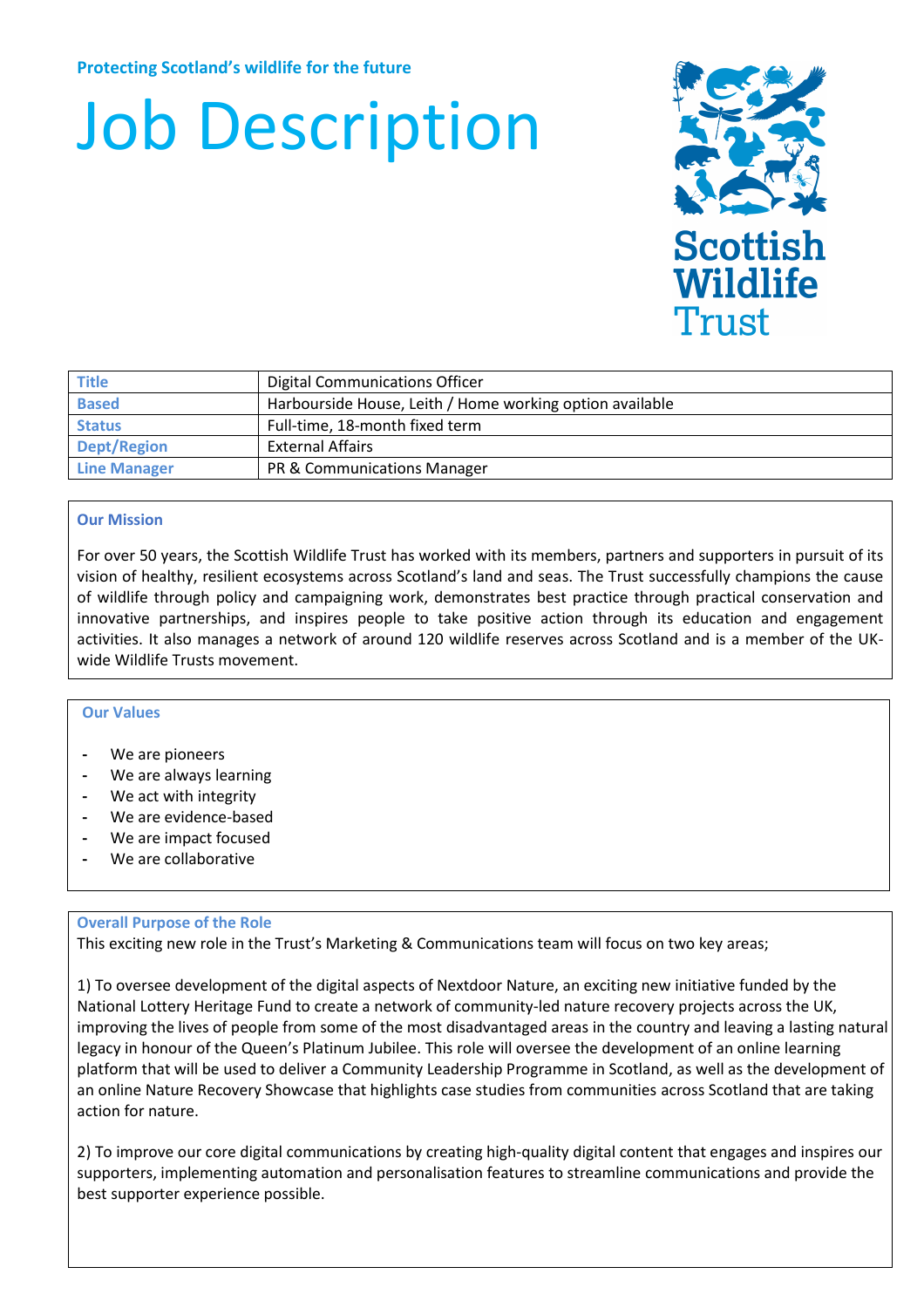#### **Key Success Areas**

- Overseeing development of an online learning platform suitable for delivering a Community Leadership Programme
- Overseeing development of the Nature Recovery Showcase that highlights case studies of community-led action for nature
- Successfully implementing integrations across our core digital platforms
- Creating high-performing automated communications that help to move supporters along a defined journey of engagement

#### **Main Objectives**

# **Nextdoor Nature** (50% of time)

- To oversee the development of an online learning platform that will play a core delivery role in a Community Leadership Programme in Scotland, with a keen focus on user experience and accessibility.
- To oversee the development of an online Nature Recovery Showcase that highlights best practice examples of community-led action for nature.
- To work with other Nextdoor Nature project staff to collate case studies of best practice community-led action for nature to feature on the Nature Recovery Showcase.
- To support the Nextdoor Nature Communications and Engagement Officer in developing digital assets for the project.
- Undertake other tasks as appropriate that support the delivery of the Nextdoor Nature project.

#### **Core communications**

- To create engaging and personalised digital content to facilitate a strong journey of engagement for every supporter
- To configure integrations between the Trust's digital marketing platforms (e.g. Wordpress, WooComerce, Mailchimp, Eventbrite)
- To configure automated digital marketing workflows that lead to greater engagement rates with supporters
- To configure and maintain tracking pixels and other available tools (e.g. Google Analytics) to track the success of digital campaigns

#### **Other tasks**

- To manage the websites and social media accounts of our major projects as and when required
- To support the PR & Communications Manager with day-to-day digital communications tasks (e.g. social media, eNewsletters, event notifications)

# **Key Internal & External Contacts**

# **Internal:**

- PR & Communications Manager
- Engagement Manager
- Head of Communications & Engagement
- Nextdoor Nature Partnerships Officer
- Nextdoor Nature Community Engagement Officer
- Nextdoor Nature Communications & Engagement Officer
- Director of External Affairs
- Individual Giving Manager
- Digital Fundraising Officer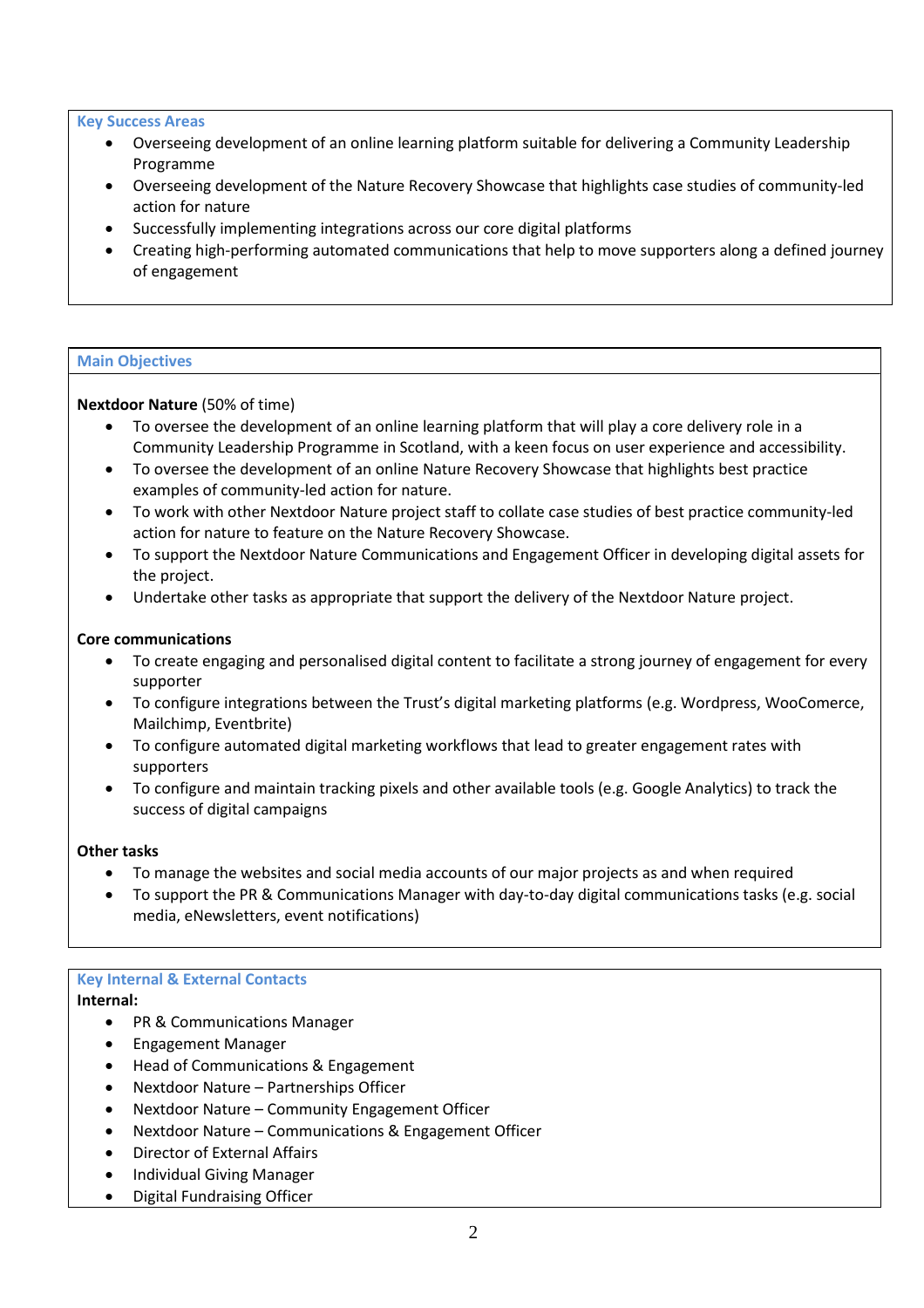# **External:**

- Existing and potential partner organisations
- Trust's web developers at RedPaint
- Community leaders from disadvantaged areas

# **Qualifications, Experience (essential/desirable)**

The successful candidate will ideally:

- Have proven experience in a similar environment or qualifications in a relevant discipline
- Have proven success in producing high-quality digital marketing communications
- Be proficient in managing social media accounts and web-development projects, using tools such as a Content Management Systems
- Have experience of managing supporter data across multiple platforms and use of integrations between digital marketing platforms
- Have relevant experience of using and creating content for an online learning platform

| <b>Key competencies</b>           | <b>Essential</b>                                                                                                                                                                                                                                                                                                                                                                                                                                                                                                                                                                                                                                                                                                                         | <b>Desirable</b>                                                                                                                                                   |  |
|-----------------------------------|------------------------------------------------------------------------------------------------------------------------------------------------------------------------------------------------------------------------------------------------------------------------------------------------------------------------------------------------------------------------------------------------------------------------------------------------------------------------------------------------------------------------------------------------------------------------------------------------------------------------------------------------------------------------------------------------------------------------------------------|--------------------------------------------------------------------------------------------------------------------------------------------------------------------|--|
| Technology (IT)                   | Good knowledge of Microsoft Office<br>$\bullet$<br>applications (Word, Excel,<br>Powerpoint)<br>Familiarity with online collaboration<br>$\bullet$<br>applications (Outlook, Teams,<br>Sharepoint, Zoom)<br>Experience of using website CMS<br>$\bullet$<br>(ideally Wordpress)<br>Experience of using email marketing<br>$\bullet$<br>platforms (ideally Mailchimp)<br>Be proficient in managing social<br>$\bullet$<br>media accounts<br>Experience of co-ordinating web-<br>development projects<br>Be proficient in installing tracking<br>$\bullet$<br>pixels on websites to establish<br>campaign success<br>Have previous experience of using<br>$\bullet$<br>analytics tools to establish the<br>success of a marketing campaign | Experience of using design software<br>$\bullet$<br>(Adobe Creative Suite)<br>Experience of managing an online<br>$\bullet$<br>learning platform such as LearnDash |  |
| Organisation and planning         | Be able to prioritise a busy workload<br>$\bullet$<br>and complete tasks in a timely<br>manner                                                                                                                                                                                                                                                                                                                                                                                                                                                                                                                                                                                                                                           |                                                                                                                                                                    |  |
| Communication<br>(writing/spoken) | Excellent verbal and written<br>communication skills<br>Creativity and flair<br>٠<br>Attention to detail and a focus on<br>quality                                                                                                                                                                                                                                                                                                                                                                                                                                                                                                                                                                                                       | Copywriting skills<br>Design skills                                                                                                                                |  |
| Teamwork                          | A team-based approach<br>٠<br>Be able to engage communities with<br>$\bullet$                                                                                                                                                                                                                                                                                                                                                                                                                                                                                                                                                                                                                                                            |                                                                                                                                                                    |  |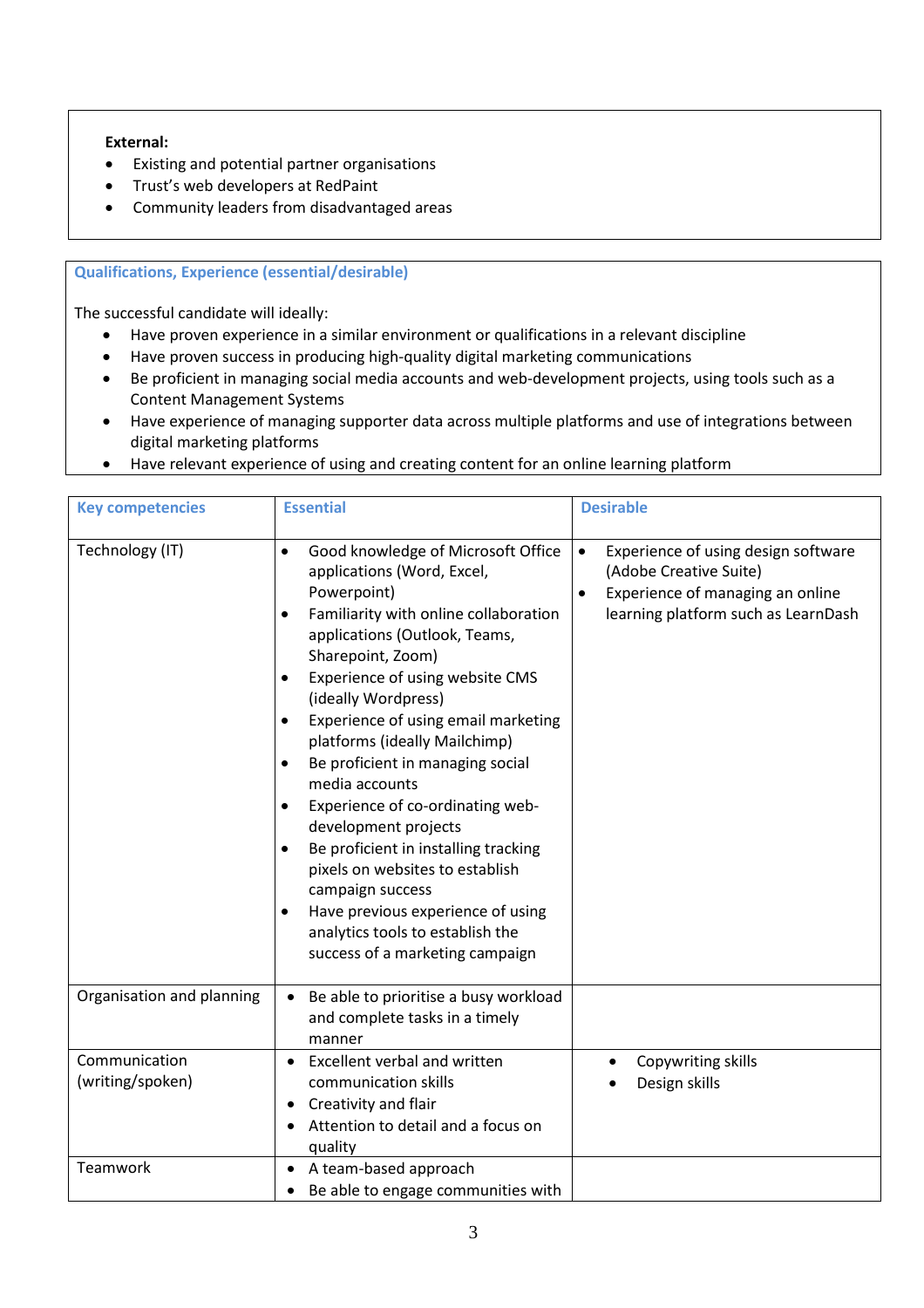|                                                               | nature and develop a skills-building<br>programme for disadvantaged<br>and/or minority audiences                                                |  |
|---------------------------------------------------------------|-------------------------------------------------------------------------------------------------------------------------------------------------|--|
| Commitment to<br>organisational culture,<br>values and vision | Empathy with the aims of the<br>Scottish Wildlife Trust<br>Empathy for equality, diversity and<br>inclusion in all aspects of<br>communications |  |

| <b>Additional Requirements</b> | <b>Essential</b>          | <b>Desirable</b> | <b>Not applicable</b> |
|--------------------------------|---------------------------|------------------|-----------------------|
| Right to work in the UK        | $\boldsymbol{\mathsf{x}}$ |                  |                       |
| <b>Full Driving Licence</b>    |                           |                  | X                     |
| Protection of Vulnerable       |                           |                  | X                     |
| Groups membership              |                           |                  |                       |
| <b>First Aid Certificate</b>   |                           |                  | X                     |
| <b>Credit Check</b>            |                           |                  | X                     |

| <b>Author</b> | Pete Haskell                        | April 2022 |
|---------------|-------------------------------------|------------|
|               | Head of Communications & Engagement |            |